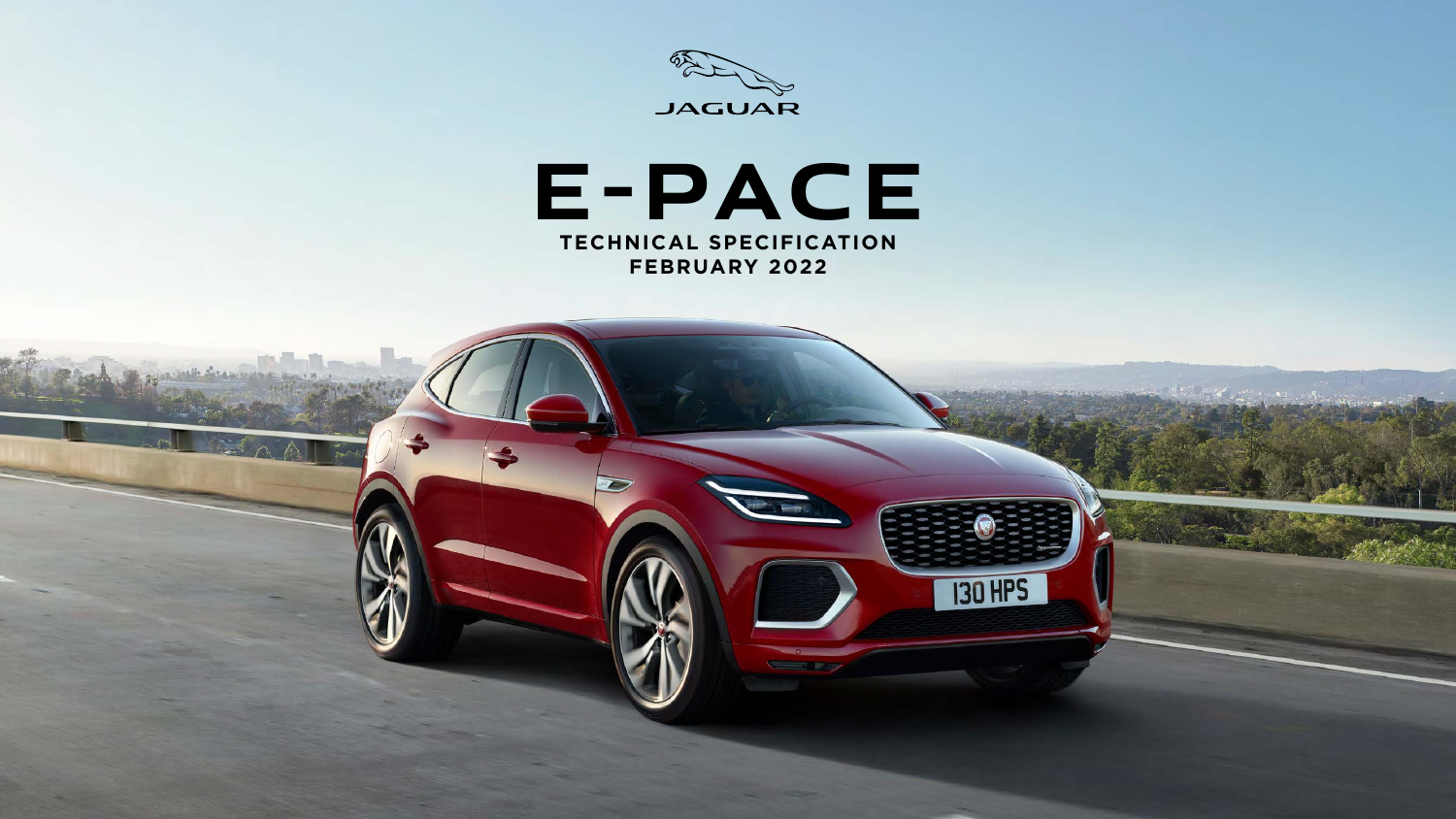|                                                             | <b>DIESEL</b>                                                                                                        | <b>DIESEL MHEV</b>                        |                                           |  |
|-------------------------------------------------------------|----------------------------------------------------------------------------------------------------------------------|-------------------------------------------|-------------------------------------------|--|
| <b>POWERTRAIN</b>                                           | <b>D165</b>                                                                                                          | D <sub>165</sub>                          | <b>D200</b>                               |  |
| Mild Hybrid Electric Vehicle (MHEV)                         | $\overline{\phantom{0}}$                                                                                             | $\blacksquare$                            | $\blacksquare$                            |  |
| Transmission                                                | Manual                                                                                                               | Automatic                                 | Automatic                                 |  |
| Driveline: All Wheel Drive (AWD) or Front Wheel Drive (FWD) | <b>FWD</b>                                                                                                           | <b>AWD</b>                                | <b>AWD</b>                                |  |
| Maximum power (PS / $kW$ / rpm)                             | 163 / 120 / 3.750                                                                                                    | 163 / 120 / 3.750                         | 204 / 150 / 3.750                         |  |
| Maximum torque $(Nm / rpm)$                                 | 380 / 1.500-2.500                                                                                                    | 380 / 1.500-2.500                         | 430 / 1.750-2.500                         |  |
| Capacity (cc)                                               | 1.997                                                                                                                | 1.997                                     | 1.997                                     |  |
| No. of cylinders / Valves per cylinder                      | 4/4                                                                                                                  | 4/4                                       | 4/4                                       |  |
| Cylinder layout                                             | In-line                                                                                                              | In-line                                   | In-line                                   |  |
| Bore / stroke (mm)                                          | 83 / 92,31                                                                                                           | 83 / 92,31                                | 83 / 92,31                                |  |
| Compression ratio (:1)                                      | $16,5+/-0,5$                                                                                                         | $16,5+/-0,5$                              | $16,5+/-0,5$                              |  |
| <b>PERFORMANCE</b>                                          |                                                                                                                      |                                           |                                           |  |
| Acceleration (secs) 0-100 km/h (0-60mph)                    | 10(9,5)                                                                                                              | 9,8(9,2)                                  | 8,4(7,9)                                  |  |
| Maximum speed km/h (mph)                                    | 206 (128)                                                                                                            | 200 (124)                                 | 211 (131)                                 |  |
| <b>BRAKES</b>                                               |                                                                                                                      |                                           |                                           |  |
| Front type                                                  | 17" wheels - Single Piston Sliding Caliper, Vented Disc<br>18"-21" wheels - Twin Piston Sliding Caliper, Vented Disc |                                           | Twin Piston Sliding Caliper, Vented Disc  |  |
| Front diameter (mm)                                         | 17" wheels - 325<br>18"-21" wheels - 349                                                                             |                                           | 349                                       |  |
| Rear type                                                   |                                                                                                                      | Single Piston Sliding Caliper, Solid Disc | Single Piston Sliding Caliper, Solid Disc |  |
| Rear diameter (mm)                                          | 300                                                                                                                  | 300                                       | 300                                       |  |
| Park Brake                                                  |                                                                                                                      | Integrated motor-on caliper               | Integrated motor-on caliper               |  |
|                                                             |                                                                                                                      |                                           |                                           |  |

■ Standard - Not available.

Some features on images may vary between optional and standard for different model years and due to the impact of Covid-19, many of our images have not been updated to reflect 23MY specifications. Please refer to the car c Retailer for detailed 23MY specifications and do not base an order on website imagery alone. Jaguar Land Rover Limited is constantly seeking ways to improve the specification, design and production of its vehicles, parts a and we reserve the right to change without notice.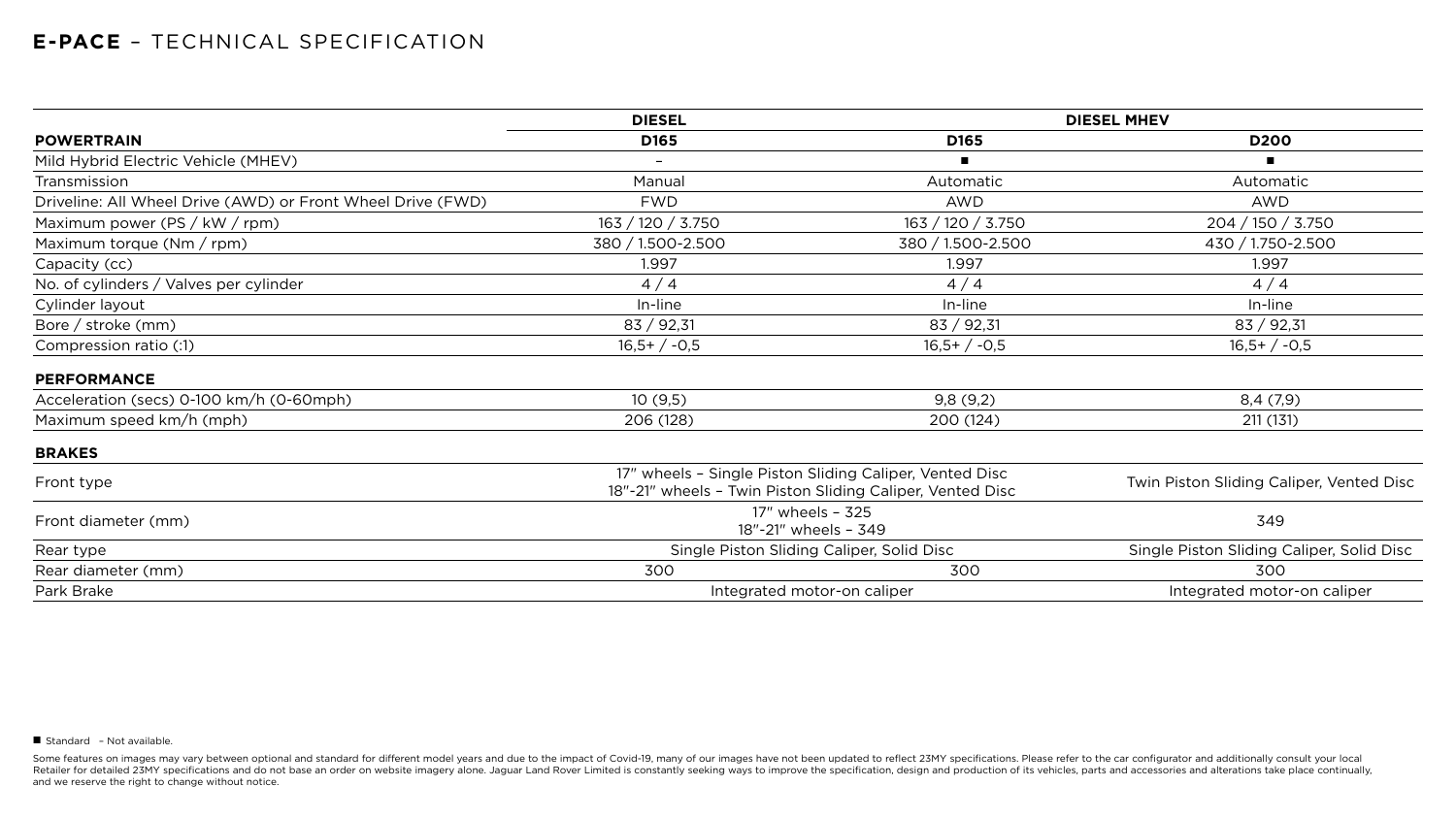|                                          | <b>DIESEL</b> |                  | <b>DIESEL MHEV</b>             |
|------------------------------------------|---------------|------------------|--------------------------------|
| WEIGHTS (kg)*                            | D165          | D <sub>165</sub> | <b>D200</b>                    |
| Unladen weight (EU)**                    | 1.809         | 1.916            | 1.952                          |
| Unladen weight (DIN) <sup>+</sup>        | 1.734         | 1.841            | 1.877                          |
| Gross Vehicle Weight (GVW)               | 2.360         | 2.470            | 2.470                          |
| <b>TOWING (kg)</b>                       |               |                  |                                |
| Unbraked trailer                         | 750           | 750              | 750                            |
| Maximum towing                           | 1.600         | 1.800            | 2.000 (EU & ROW) / 1.800 (AUS) |
| Maximum coupling point (nose weight)     | 100           | 100              | 100                            |
| Maximum vehicle and trailer combination  | 3.960         | 4.270            | 4.470 (EU & ROW) / 4.270 (AUS) |
| <b>ROOF CARRYING (kg)</b>                |               |                  |                                |
| Maximum roof load (including cross bars) | 75            | 75               | 75                             |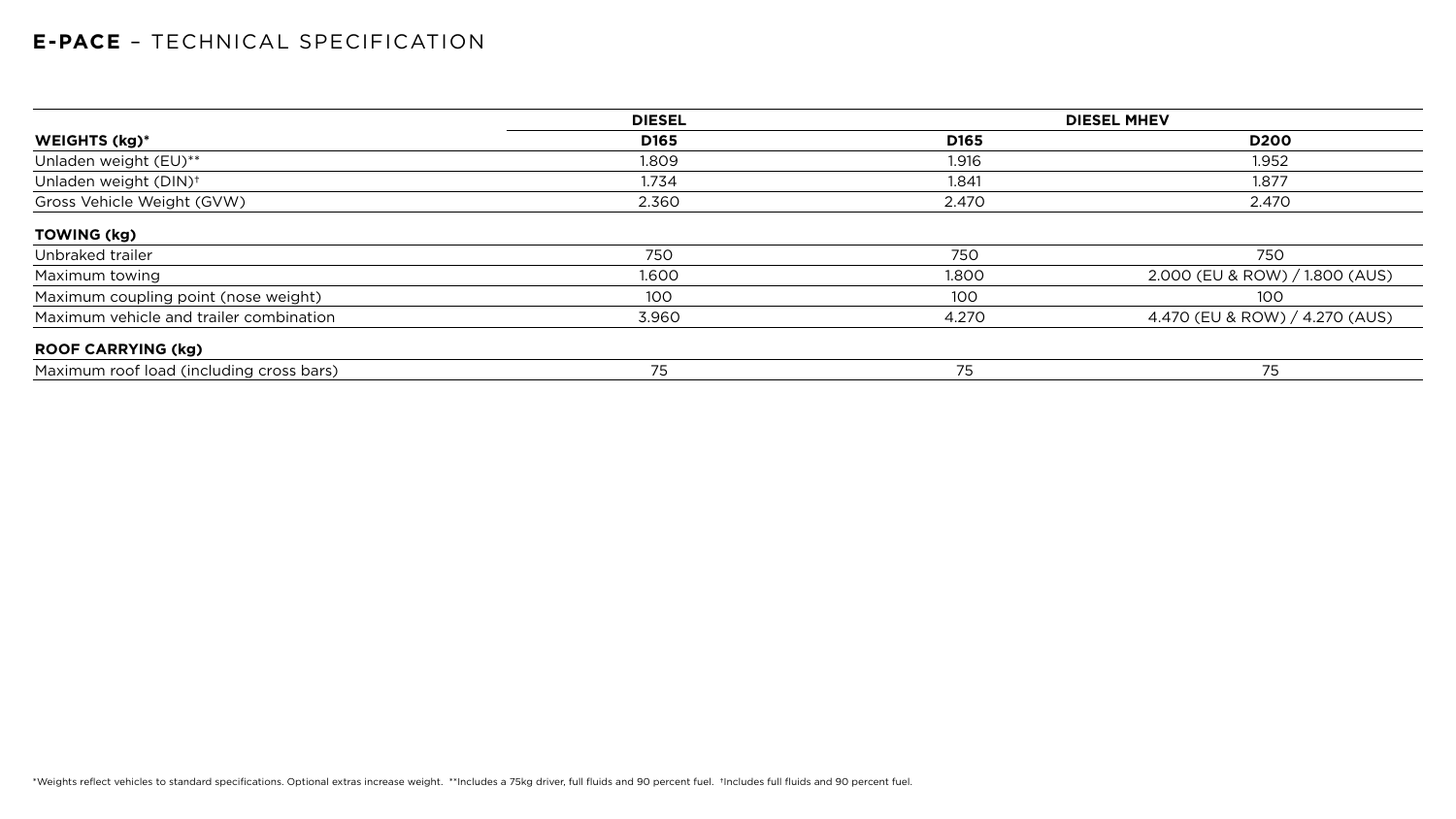|                                     |             |                 |                  | <b>DIESEL</b>           |                         |                                  | <b>DIESEL MHEV</b>      |                       |
|-------------------------------------|-------------|-----------------|------------------|-------------------------|-------------------------|----------------------------------|-------------------------|-----------------------|
| <b>FUEL ECONOMY</b>                 |             |                 | D <sub>165</sub> |                         |                         | D165                             | <b>D200</b>             |                       |
| Large                               |             |                 |                  | 65                      |                         | 65                               | 65                      |                       |
| Fuel tank capacity - useable litres |             | Eco             |                  | 54                      |                         | 54                               | 54                      |                       |
| Diesel Particulate Filter (DPF)     |             |                 |                  | $\blacksquare$          |                         | $\blacksquare$                   | $\blacksquare$          |                       |
| <b>NEDC EQUIVALENT (NEDC2)*</b>     |             |                 | <b>Class A</b>   | <b>Class B</b>          | <b>Class A</b>          | <b>Class B</b>                   | <b>Class A</b>          | <b>Class B</b>        |
| <b>Driveline</b>                    |             |                 |                  | <b>FWD</b>              |                         | <b>AWD</b>                       |                         | <b>AWD</b>            |
|                                     | Urban       | $1/100km$ (mpg) | 5,6(50,4)        | 5,9(47,9)               | 6,0(47,1)               | 6,2(45,6)                        | 6,0(47,1)               | 6,2(45,6)             |
| <b>NEDC2 Consumption</b>            | Extra Urban | $1/100km$ (mpg) | 4,6(61,4)        | 5,1(55,4)               | 4,9 (57,6)              | 5,0(56,5)                        | 4,9(57,6)               | 5,0(56,5)             |
|                                     | Combined    | $1/100km$ (mpg) | 5,0(56,5)        | 5,4(52,3)               | 5,2(54,3)               | 5,4(52,3)                        | 5,3(53,3)               | 5,4(52,3)             |
| NEDC2 CO <sub>2</sub> Emissions     | Urban       | (g/km)          | 147              | 154                     | 158                     | 162                              | 159                     | 163                   |
|                                     | Extra Urban | (g/km)          | 122              | 133                     | 128                     | 132                              | 128                     | 133                   |
|                                     | Combined    | (g/km)          | 131              | 141                     | 139                     | 143                              | 140                     | 144                   |
| WLTP**                              |             |                 |                  |                         |                         |                                  |                         |                       |
|                                     | Low         | $1/100km$ (mpg) |                  | 7,6-8,3 (37,2-34,0)     |                         | 7, 3-7, 8 (38, 7-36, 2)          |                         | 7,4-7,8 (38,2-36,2)   |
|                                     | Medium      | $1/100km$ (mpg) |                  | $6,0-6,9$ $(47,1-40,9)$ |                         | $6, 5 - 7, 1$ (43, $5 - 39, 8$ ) |                         | $6,6-7,2$ (42,8-39,2) |
| <b>WLTP Consumption</b>             | <b>High</b> | $1/100km$ (mpg) |                  | $5,2-5,9(54,3-47,9)$    |                         | $5,6-6,1(50,4-46,3)$             |                         | $5,6-6,2(50,4-45,6)$  |
|                                     | Extra High  | $1/100km$ (mpg) |                  | $6,2-7,0$ (45,6-40,4)   | $6,7-7,2$ (42,2-39,2)   |                                  | $6,7-7,4$ $(42,2-38,2)$ |                       |
|                                     | Combined    | $1/100km$ (mpg) |                  | $6,0-6,8$ $(47,1-41,5)$ | $6,4-6,9$ $(44,1-40,9)$ |                                  | $6,4-7,0$ $(44,1-40,4)$ |                       |
|                                     | Low         | (g/km)          |                  | 198-218                 |                         | 191-204                          |                         | 193-204               |
|                                     | Medium      | (g/km)          |                  | 157-180                 | 171-187                 |                                  |                         | 173-189               |
| WLTP $CO2$ Emissions                | <b>High</b> | (g/km)          |                  | 137-155                 |                         | 146-160                          |                         | 147-162               |
|                                     | Extra High  | (g/km)          |                  | 161-184                 |                         | 175-189                          |                         | 176-194               |
|                                     | Combined    | (g/km)          |                  | 158-179                 |                         | 167-182                          |                         | 169-185               |

#### ■ Standard.

\*The figures provided are NEDC2 calculated from official manufacturer's WLTP tests in accordance with EU legislation. For comparison purposes only. Real-world figures may differ. CO<sub>2</sub> and fuel economy figures may vary acc environmental conditions, load, wheel fitment and accessories fitted. NEDC2 are figures calculated using a Government formula from WLTP figures equivalent to what they would have been under the old NEDC test. The correct t \*\*The figures provided are as a result of official manufacturer's tests in accordance with EU legislation. For comparison purposes only. Real-world figures may differ. CO<sub>2</sub> and fuel economy figures may vary according to f conditions, load, wheel fitment and accessories fitted.

Class A (17"-20" wheels and 19" wheels with Summer tyres). Class B (19" wheels with All-Season tyres and 21" wheels).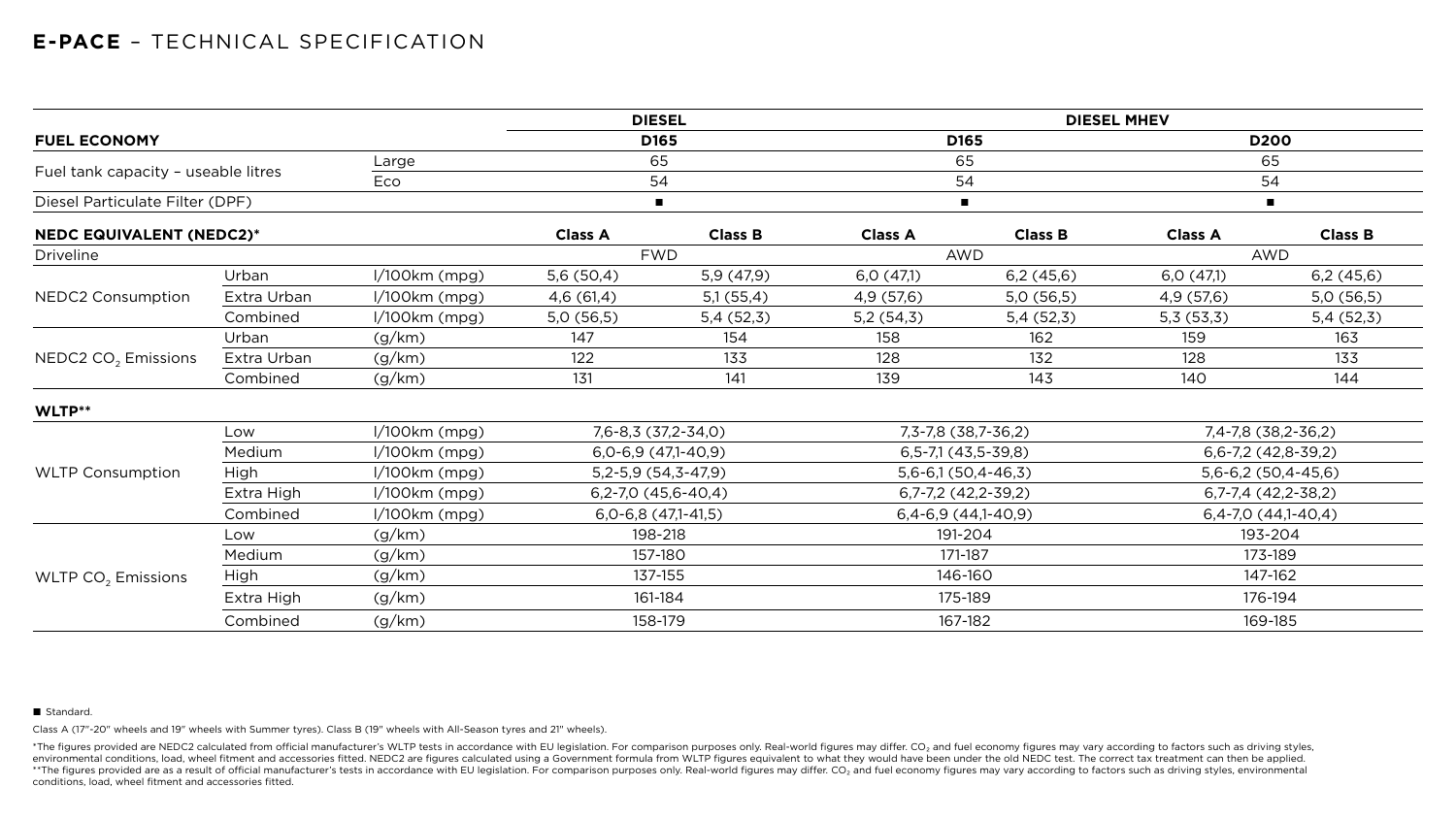|                                                             | <b>DIESEL</b>                                                                                                        |                                           |  |  |
|-------------------------------------------------------------|----------------------------------------------------------------------------------------------------------------------|-------------------------------------------|--|--|
| <b>POWERTRAIN</b>                                           | D <sub>165</sub>                                                                                                     | <b>D200</b>                               |  |  |
| Mild Hybrid Electric Vehicle (MHEV)                         |                                                                                                                      | $\overline{\phantom{0}}$                  |  |  |
| Transmission                                                | Automatic                                                                                                            | Automatic                                 |  |  |
| Driveline: All Wheel Drive (AWD) or Front Wheel Drive (FWD) | <b>AWD</b>                                                                                                           | <b>AWD</b>                                |  |  |
| Maximum power (PS / kW / rpm)                               | 163 / 120 / 3.750                                                                                                    | 199 / 146 / 3.750-4.000                   |  |  |
| Maximum torque (Nm / rpm)                                   | 380 / 1.500-2.500                                                                                                    | 430 / 1.750-2.500                         |  |  |
| Capacity (cc)                                               | 1.997                                                                                                                | 1.997                                     |  |  |
| No. of cylinders / Valves per cylinder                      | 4/4                                                                                                                  | 4/4                                       |  |  |
| Cylinder layout                                             | In-line                                                                                                              | In-line                                   |  |  |
| Bore / stroke (mm)                                          | 83 / 92,31                                                                                                           | 83 / 92,31                                |  |  |
| Compression ratio (:1)                                      | $16,5+/-0,5$                                                                                                         | $16,5+/-0,5$                              |  |  |
| <b>PERFORMANCE</b>                                          |                                                                                                                      |                                           |  |  |
| Acceleration (secs) 0-100 km/h (0-60mph)                    | 9,8(9,2)                                                                                                             | 8,4(7,9)                                  |  |  |
| Maximum speed km/h (mph)                                    | 200 (124)                                                                                                            | 211(131)                                  |  |  |
| <b>BRAKES</b>                                               |                                                                                                                      |                                           |  |  |
| Front type                                                  | 17" wheels - Single Piston Sliding Caliper, Vented Disc<br>18"-21" wheels - Twin Piston Sliding Caliper, Vented Disc | Twin Piston Sliding Caliper, Vented Disc  |  |  |
| Front diameter (mm)                                         | 17" wheels - 325<br>18"-21" wheels - 349                                                                             | 349                                       |  |  |
| Rear type                                                   | Single Piston Sliding Caliper, Solid Disc                                                                            | Single Piston Sliding Caliper, Solid Disc |  |  |
| Rear diameter (mm)                                          | 300                                                                                                                  | 300                                       |  |  |
| Park Brake                                                  | Integrated motor-on caliper                                                                                          | Integrated motor-on caliper               |  |  |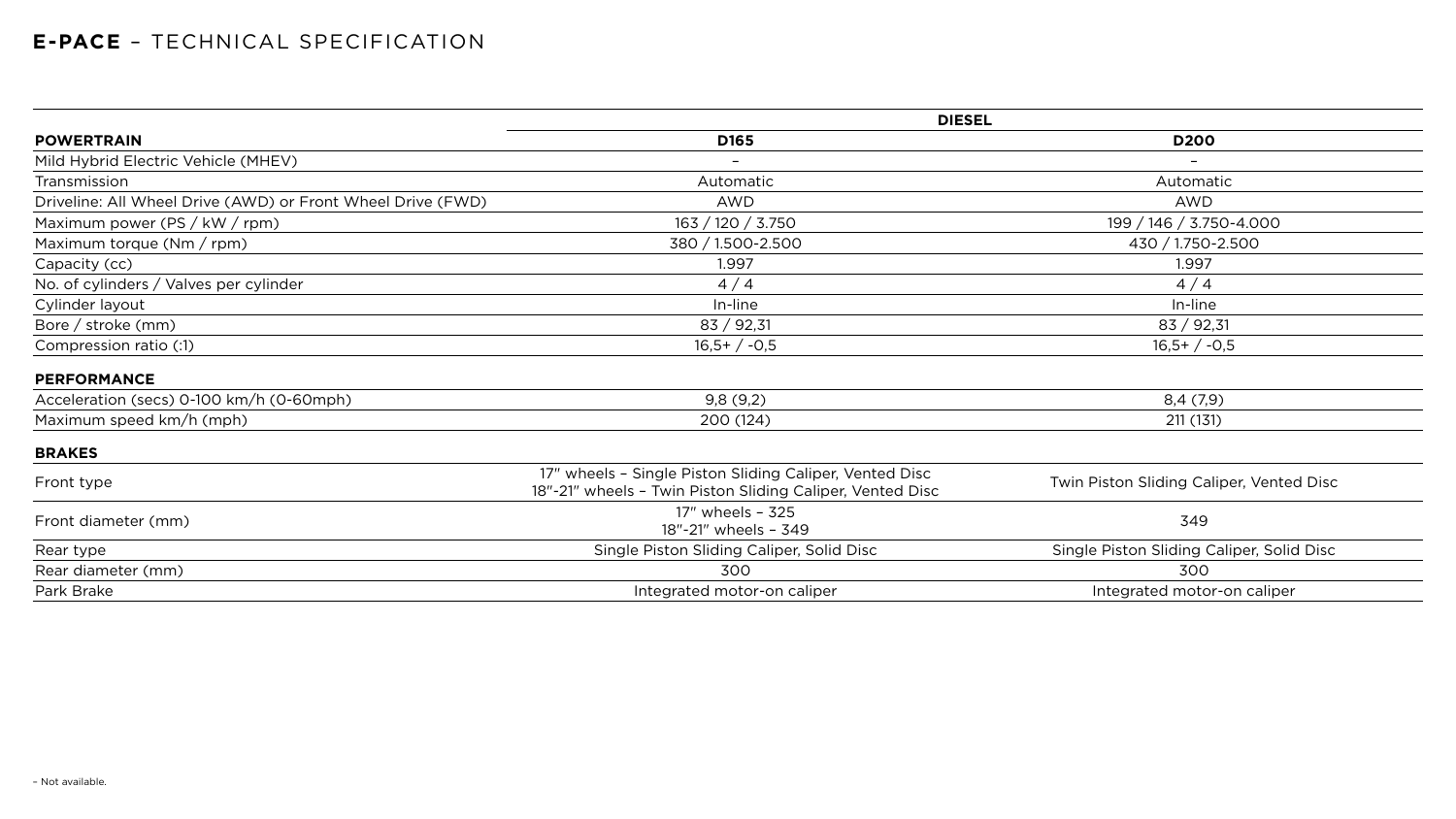|                                          | <b>DIESEL</b>    |                                |  |
|------------------------------------------|------------------|--------------------------------|--|
| <b>WEIGHTS (kg)*</b>                     | D <sub>165</sub> | <b>D200</b>                    |  |
| Unladen weight (EU)**                    | 1.884            | 1.920                          |  |
| Unladen weight (DIN) <sup>+</sup>        | 1.809            | 1.845                          |  |
| Gross Vehicle Weight (GVW)               | 2.470            | 2.470                          |  |
| <b>TOWING (kg)</b>                       |                  |                                |  |
| Unbraked trailer                         | 750              | 750                            |  |
| Maximum towing                           | 1.800            | 2.000 (EU) / 1.800 (AUS)       |  |
| Maximum coupling point (nose weight)     | 100              | 100                            |  |
| Maximum vehicle and trailer combination  | 4.270            | 4.470 (EU & ROW) / 4.270 (AUS) |  |
| <b>ROOF CARRYING (kg)</b>                |                  |                                |  |
| Maximum roof load (including cross bars) | 75               | 75                             |  |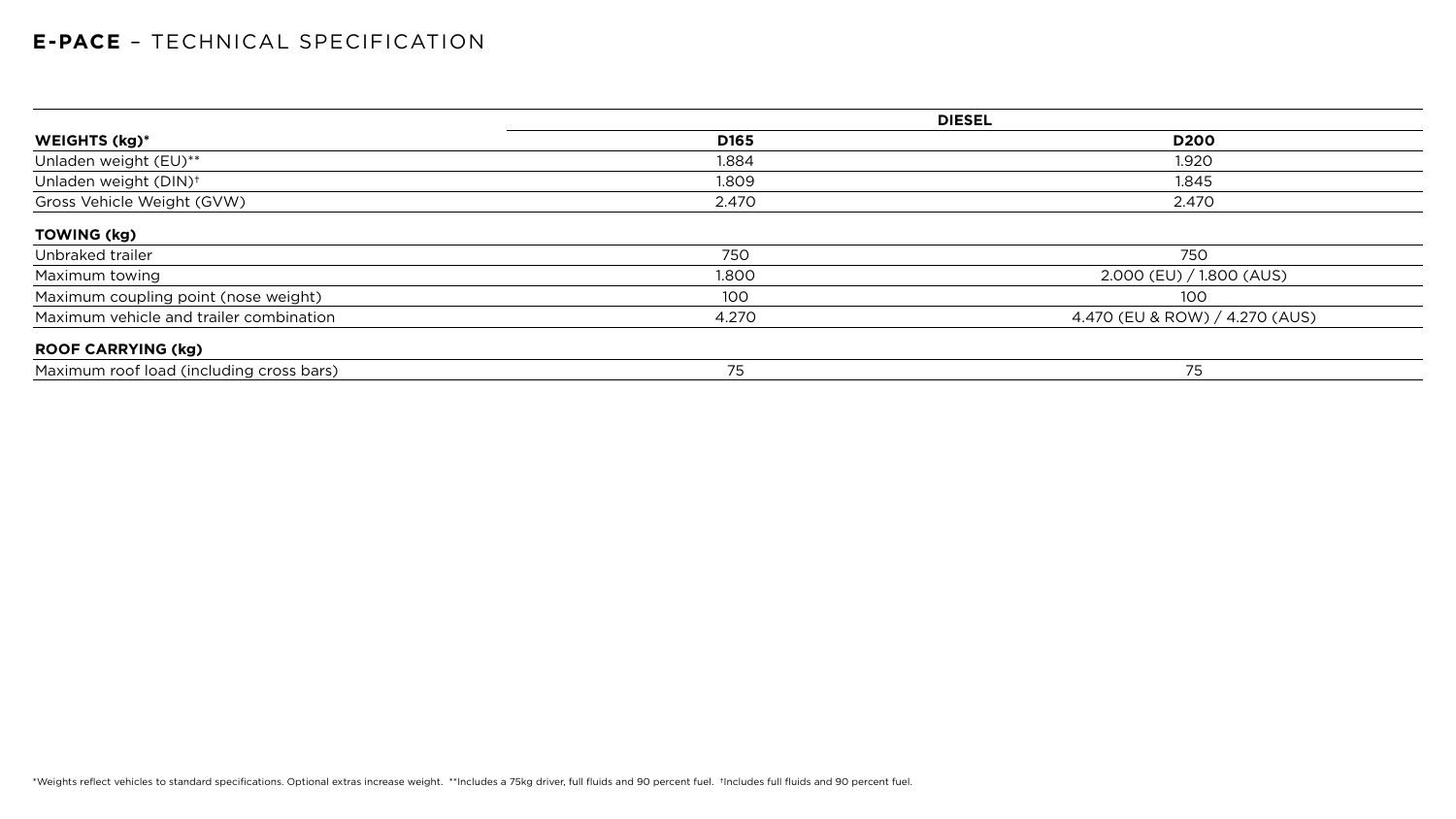|                                     |          |                 |            | <b>DIESEL</b>        |
|-------------------------------------|----------|-----------------|------------|----------------------|
| <b>FUEL ECONOMY</b>                 |          |                 | D165 [1]   | D <sub>200</sub> [1] |
| Fuel tank capacity - useable litres |          | Large           | 65         | 65                   |
| Diesel Particulate Filter (DPF)     |          |                 |            |                      |
| Driveline                           |          |                 | <b>AWD</b> | <b>AWD</b>           |
| Consumption                         | Combined | $1/100km$ (mpg) | 5,9(47,9)  | 5,9(47,9)            |
| CO <sub>2</sub> Emissions           | Combined | (g/km)          | 155        | 155                  |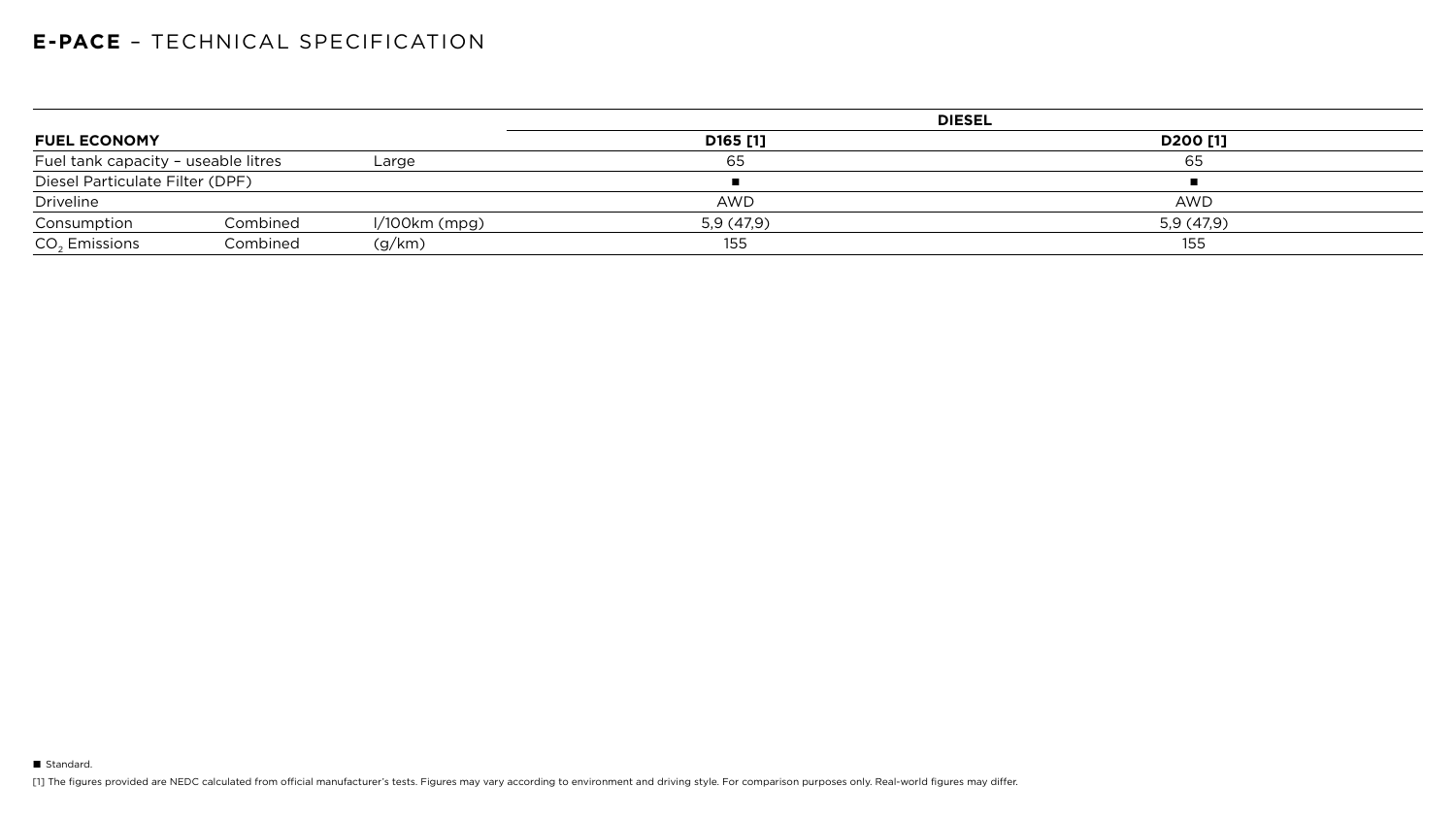|                                                             |                                          | <b>PETROL MHEV</b>                                                                                                   |                                            |
|-------------------------------------------------------------|------------------------------------------|----------------------------------------------------------------------------------------------------------------------|--------------------------------------------|
| <b>POWERTRAIN</b>                                           | <b>P160</b>                              | <b>P200</b>                                                                                                          | <b>P250</b>                                |
| Mild Hybrid Electric Vehicle (MHEV)                         |                                          | $\blacksquare$                                                                                                       | $\blacksquare$                             |
| Transmission                                                | Automatic                                | Automatic                                                                                                            | Automatic                                  |
| Driveline: All Wheel Drive (AWD) or Front Wheel Drive (FWD) | <b>FWD</b>                               | <b>AWD</b>                                                                                                           | <b>AWD</b>                                 |
| Maximum power (PS / kW / rpm)                               | 160 / 118 / 5.500                        | 200 / 147 / 5.500                                                                                                    | 249 / 184 / 5.500                          |
| Maximum torque $(Nm / rpm)$                                 | 260 / 1.600-4.000                        | 320 / 1.200-4.000                                                                                                    | 365 / 1.300-4.500                          |
| Capacity (cc)                                               | 1.498                                    | 1.997,34                                                                                                             | 1.997,34                                   |
| No. of cylinders / Valves per cylinder                      | 3/4                                      | 4/4                                                                                                                  | 4/4                                        |
| Cylinder layout                                             | In-line                                  | In-line                                                                                                              | In-line                                    |
| Bore / stroke $(mm)$                                        | 83 / 92,29                               | 83 / 92,29                                                                                                           | 83 / 92,29                                 |
| Compression ratio (:1)                                      | $10,5+/-0,5$                             | $10,5+/-0,5$                                                                                                         | $10,5+/-0,5$                               |
| <b>PERFORMANCE</b>                                          |                                          |                                                                                                                      |                                            |
| Acceleration (secs) 0-100 km/h (0-60mph)                    | 10,3(9,7)                                | 8,5(8,0)                                                                                                             | 7,5(7,0)                                   |
| Maximum speed km/h (mph)                                    | 197 (122)                                | 212 (132)                                                                                                            | 229 (142)                                  |
| <b>BRAKES</b>                                               |                                          |                                                                                                                      |                                            |
| Front type                                                  |                                          | 17" wheels - Single Piston Sliding Caliper, Vented Disc<br>18"-21" wheels - Twin Piston Sliding Caliper, Vented Disc | Twin Piston Sliding Caliper, Vented Disc   |
| Front diameter (mm)                                         | 17" wheels - 325<br>18"-21" wheels - 349 |                                                                                                                      | 349                                        |
| Rear type                                                   |                                          | Single Piston Sliding Caliper, Solid Disc                                                                            | Single Piston Sliding Caliper, Vented Disc |
| Rear diameter (mm)                                          |                                          | 300                                                                                                                  | 325                                        |
| Park Brake                                                  |                                          | Integrated motor-on caliper                                                                                          | Integrated motor-on caliper                |
|                                                             |                                          |                                                                                                                      |                                            |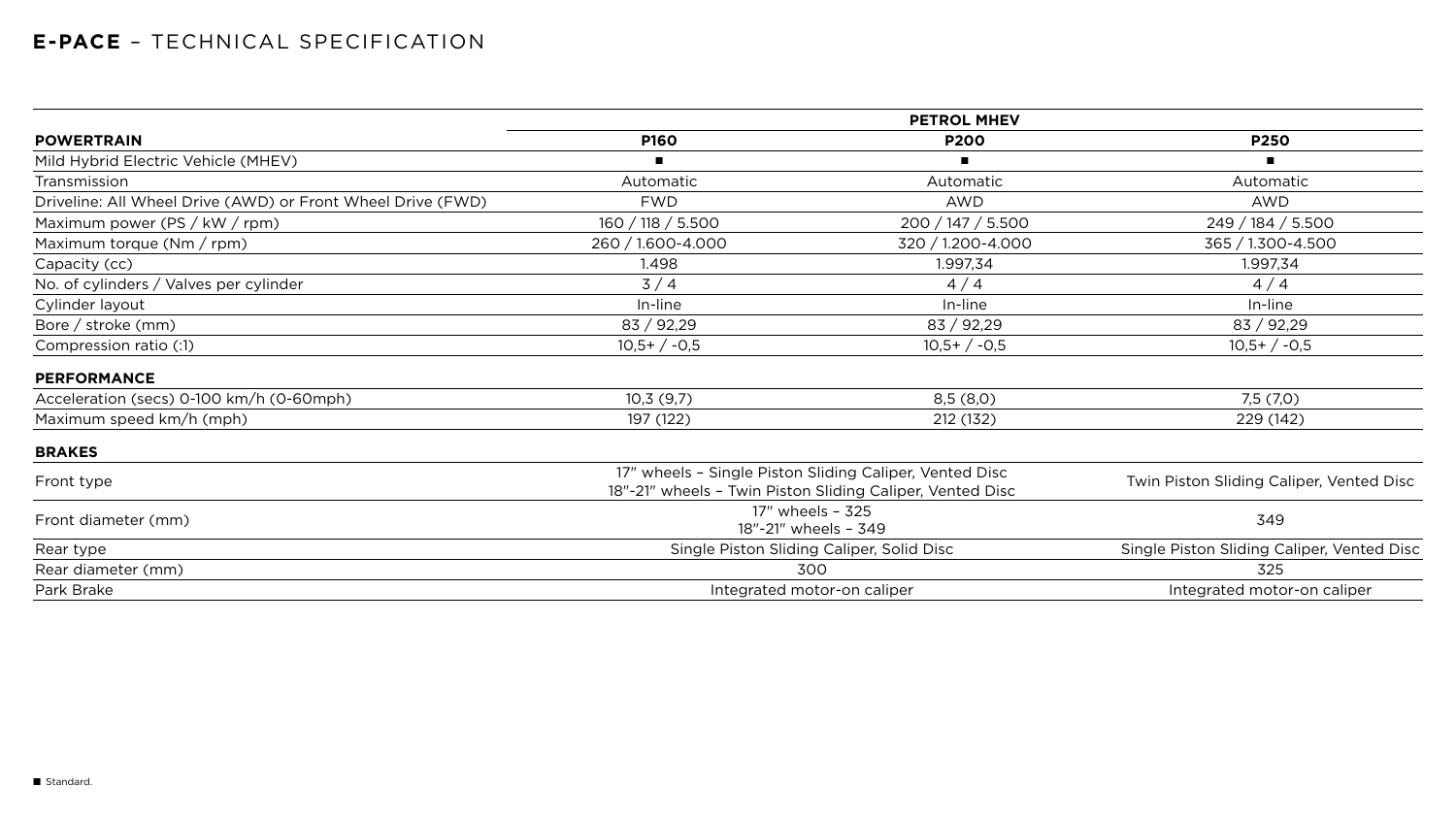– Not available.

\*Weights reflect vehicles to standard specifications. Optional extras increase weight. \*\*Includes a 75kg driver, full fluids and 90 percent fuel. +Includes full fluids and 90 percent fuel.

| WEIGHTS (kg)*                            | <b>P160</b>              | <b>P200</b> | <b>P250</b> |
|------------------------------------------|--------------------------|-------------|-------------|
| Unladen weight (EU)**                    | 1.783                    | 1.847       | 1.889       |
| Unladen weight (DIN) <sup>+</sup>        | 1.708                    | 1.772       | 1.814       |
| Gross Vehicle Weight (GVW)               | 2.300                    | 2.430       | 2.430       |
| <b>TOWING (kg)</b>                       |                          |             |             |
| Unbraked trailer                         | $\overline{\phantom{0}}$ | 750         | 750         |
| Maximum towing                           | $\overline{\phantom{0}}$ | 1.800       | 1.800       |
| Maximum coupling point (nose weight)     | $\overline{\phantom{0}}$ | 100         | 100         |
| Maximum vehicle and trailer combination  | $\overline{\phantom{0}}$ | 4.230       | 4.230       |
| <b>ROOF CARRYING (kg)</b>                |                          |             |             |
| Maximum roof load (including cross bars) | 75                       | 75          | 75          |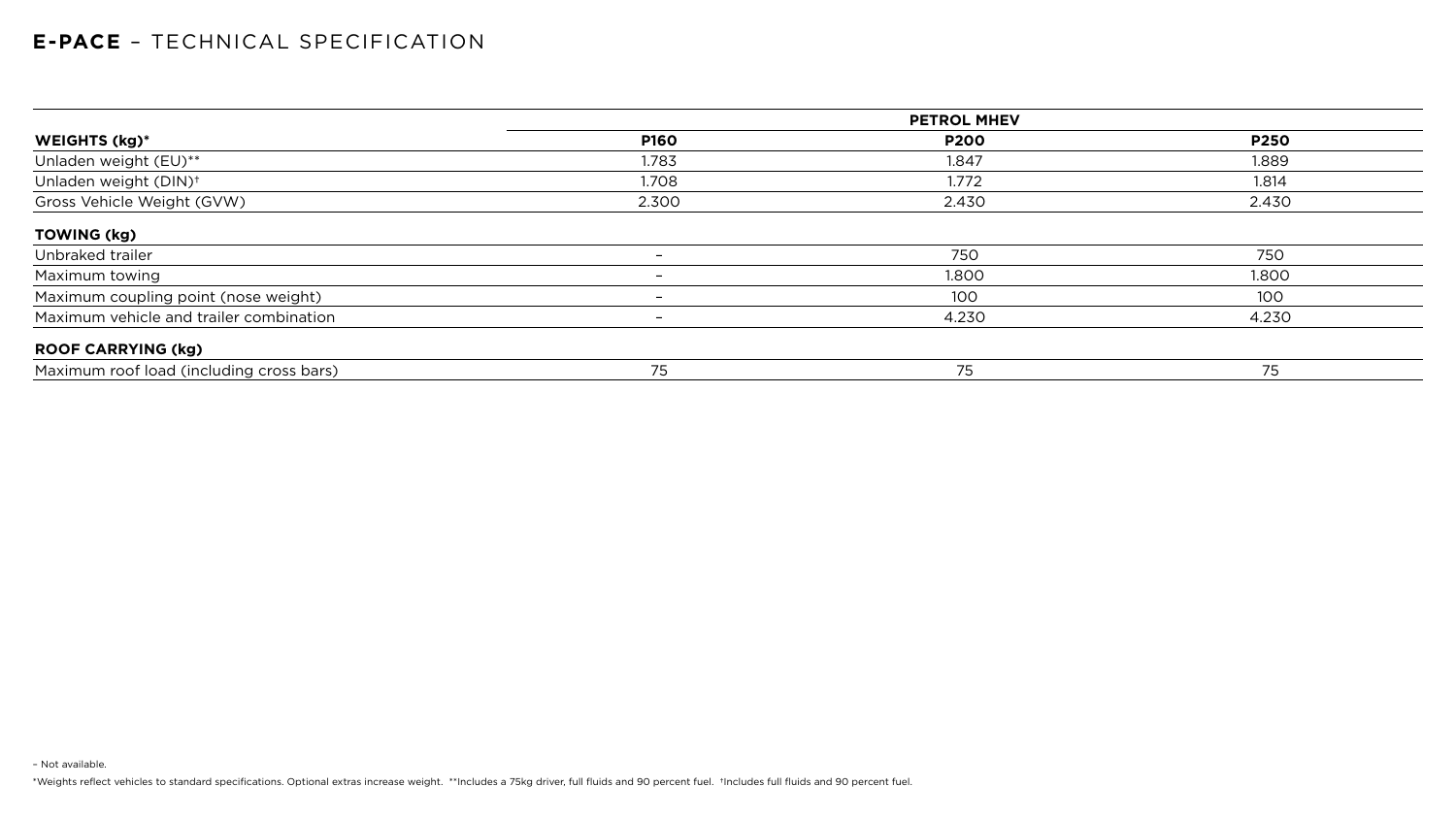|                                              |             |                 |                |                         |                     | <b>PETROL MHEV</b>      |                     |                         |
|----------------------------------------------|-------------|-----------------|----------------|-------------------------|---------------------|-------------------------|---------------------|-------------------------|
| <b>FUEL ECONOMY</b>                          |             |                 |                | <b>P160</b>             |                     | <b>P200</b>             |                     | <b>P250</b>             |
| Fuel tank capacity - useable litres          |             |                 |                | 67                      | 67                  |                         | 67                  |                         |
| Diesel/Gasoline Particulate Filter (DPF/GPF) |             |                 |                | $\blacksquare$          |                     | $\blacksquare$          | $\blacksquare$      |                         |
| <b>NEDC EQUIVALENT (NEDC2)*</b>              |             |                 | <b>Class A</b> | <b>Class B</b>          | <b>Class A</b>      | <b>Class B</b>          | <b>Class A</b>      | <b>Class B</b>          |
| <b>Driveline</b>                             |             |                 |                | <b>FWD</b>              |                     | <b>AWD</b>              |                     | <b>AWD</b>              |
|                                              | Urban       | $1/100km$ (mpg) | <b>TBC</b>     | <b>TBC</b>              | 10,3(27,4)          | 10,5(26,9)              | 10,3(27,4)          | 10,5(26,9)              |
| NEDC2 Consumption                            | Extra Urban | $1/100km$ (mpg) | <b>TBC</b>     | <b>TBC</b>              | 6,2(45,6)           | 6,4(44,1)               | 6,3(44,8)           | 6,5(43,5)               |
|                                              | Combined    | $1/100km$ (mpg) | <b>TBC</b>     | <b>TBC</b>              | 7,7 (36,7)          | 7,9(35,8)               | 7,7 (36,7)          | 7,9 (35,8)              |
|                                              | Urban       | (g/km)          | <b>TBC</b>     | <b>TBC</b>              | 233                 | 237                     | 234                 | 238                     |
| NEDC2 CO <sub>2</sub> Emissions              | Extra Urban | (g/km)          | <b>TBC</b>     | <b>TBC</b>              | 141                 | 146                     | 141                 | 146                     |
|                                              | Combined    | (g/km)          | <b>TBC</b>     | <b>TBC</b>              | 175                 | 179                     | 175                 | 180                     |
| WLTP**                                       |             |                 |                |                         |                     |                         |                     |                         |
|                                              | Low         | $1/100km$ (mpg) |                | 10,1-10,3 (28,0-27,4)   |                     | $11,9-12,6(23,7-22,4)$  |                     | $11,9-12,6(23,7-22,4)$  |
|                                              | Medium      | $1/100km$ (mpg) |                | 7,7-7,9 (36,7-35,8)     |                     | $8,8-9,5(32,1-29,7)$    |                     | $8,8-9,5(32,1-29,7)$    |
| <b>WLTP Consumption</b>                      | High        | $1/100km$ (mpg) |                | $6,6-7,0$ $(42,8-40,4)$ |                     | $7,6 - 8,3$ (37,2-34,0) |                     | $7,6 - 8,3$ (37,2-34,0) |
|                                              | Extra High  | $1/100km$ (mpg) |                | $8,3-8,8$ (34,0-32,1)   | 8,9-9,8 (31,7-28,8) |                         | 8,9-9,9 (31,7-28,5) |                         |
|                                              | Combined    | $1/100km$ (mpg) |                | 7,9-8,3 (35,8-34,0)     | 8,9-9,7 (31,7-29,1) |                         | 8,9-9,7 (31,7-29,1) |                         |
|                                              | Low         | (g/km)          |                | 228-234                 |                     | 268-284                 |                     | 269-284                 |
|                                              | Medium      | (g/km)          |                | 174-180                 |                     | 197-215                 |                     | 198-215                 |
| WLTP CO <sub>2</sub> Emissions               | High        | (g/km)          |                | 151-158                 |                     | 171-187                 |                     | 171-187                 |
|                                              | Extra High  | (g/km)          |                | 188-199                 |                     | 200-222                 |                     | 201-222                 |
|                                              | Combined    | (g/km)          |                | 179-187                 |                     | 200-218                 |                     | 200-218                 |

#### ■ Standard.

\*The figures provided are NEDC2 calculated from official manufacturer's WLTP tests in accordance with EU legislation. For comparison purposes only. Real-world figures may differ. CO<sub>2</sub> and fuel economy figures may vary acc environmental conditions, load, wheel fitment and accessories fitted. NEDC2 are figures calculated using a Government formula from WLTP figures equivalent to what they would have been under the old NEDC test. The correct t \*\*The figures provided are as a result of official manufacturer's tests in accordance with EU legislation. For comparison purposes only. Real-world figures may differ. CO<sub>2</sub> and fuel economy figures may vary according to f conditions, load, wheel fitment and accessories fitted.

Class A (17"-20" wheels and 19" wheels with Summer tyres). Class B (19" wheels with All-Season tyres and 21" wheels).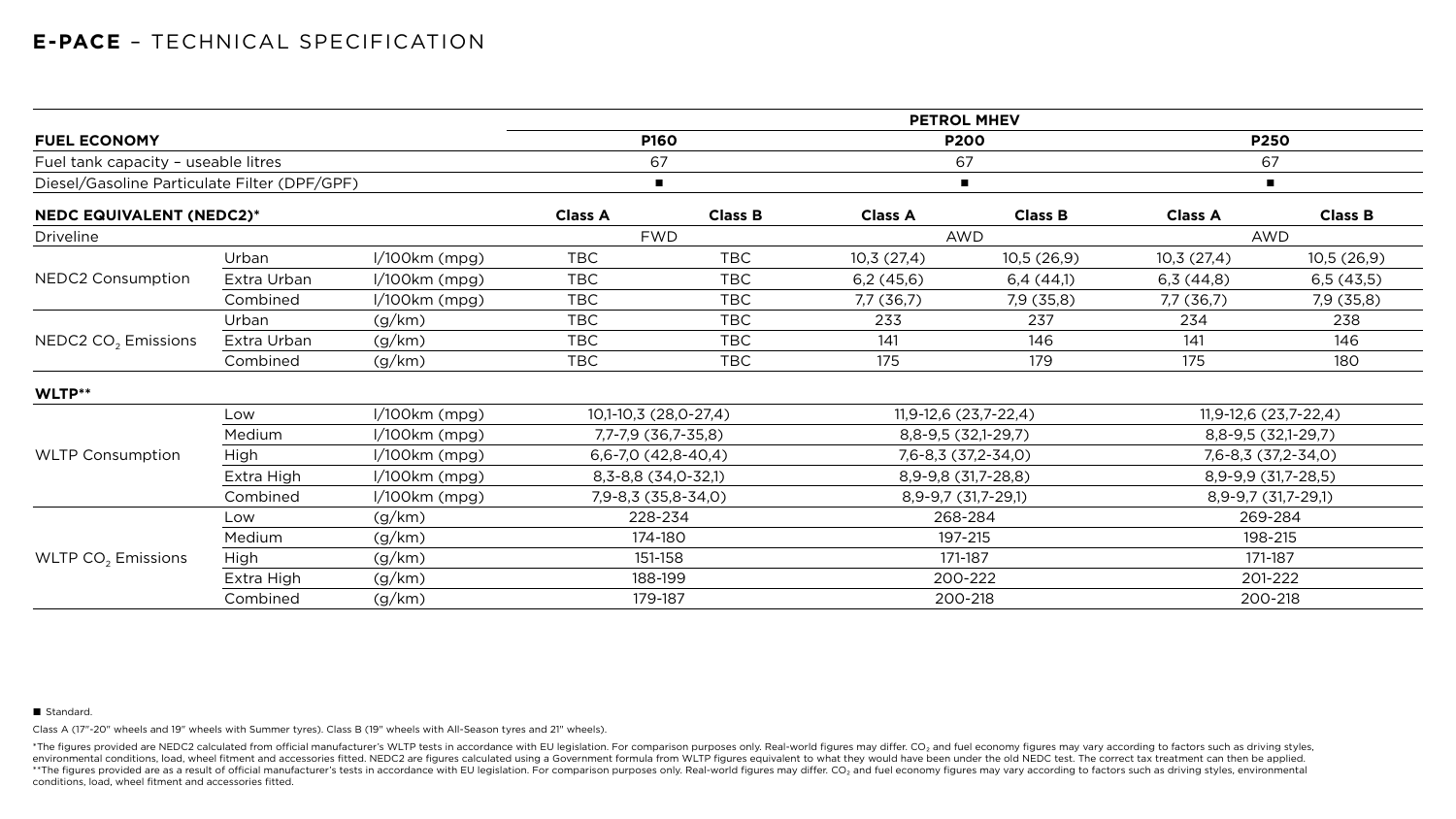|                                                             | <b>PETROL</b>                                                                                                        |                                            |  |  |
|-------------------------------------------------------------|----------------------------------------------------------------------------------------------------------------------|--------------------------------------------|--|--|
| <b>POWERTRAIN</b>                                           | <b>P200</b>                                                                                                          | <b>P250</b>                                |  |  |
| Mild Hybrid Electric Vehicle (MHEV)                         | $\overline{\phantom{0}}$                                                                                             | $\overline{\phantom{0}}$                   |  |  |
| Transmission                                                | Automatic                                                                                                            | Automatic                                  |  |  |
| Driveline: All Wheel Drive (AWD) or Front Wheel Drive (FWD) | <b>AWD</b>                                                                                                           | <b>AWD</b>                                 |  |  |
| Maximum power (PS / kW / rpm)                               | 200 / 147 / 5.500                                                                                                    | 249 / 184 / 5.500                          |  |  |
| Maximum torque (Nm / rpm)                                   | 320 / 1.200-4.000                                                                                                    | 365 / 1.300-4.500                          |  |  |
| Capacity (cc)                                               | 1.997,34                                                                                                             | 1.997,34                                   |  |  |
| No. of cylinders / Valves per cylinder                      | 4/4                                                                                                                  | 4/4                                        |  |  |
| Cylinder layout                                             | In-line                                                                                                              | In-line                                    |  |  |
| Bore / stroke $(mm)$                                        | 83 / 92,29                                                                                                           | 83 / 92,29                                 |  |  |
| Compression ratio (:1)                                      | $10,5+/-0,5$                                                                                                         | $10,5+/-0,5$                               |  |  |
| <b>PERFORMANCE</b>                                          |                                                                                                                      |                                            |  |  |
| Acceleration (secs) 0-100 km/h (0-60mph)                    | 8,5(8,0)                                                                                                             | 7,5(7,0)                                   |  |  |
| Maximum speed km/h (mph)                                    | 212 (132)                                                                                                            | 229 (142)                                  |  |  |
| <b>BRAKES</b>                                               |                                                                                                                      |                                            |  |  |
| Front type                                                  | 17" wheels - Single Piston Sliding Caliper, Vented Disc<br>18"-21" wheels - Twin Piston Sliding Caliper, Vented Disc | Twin Piston Sliding Caliper, Vented Disc   |  |  |
| Front diameter (mm)                                         | 17" wheels - 325<br>18"-21" wheels - 349                                                                             | 349                                        |  |  |
| Rear type                                                   | Single Piston Sliding Caliper, Solid Disc                                                                            | Single Piston Sliding Caliper, Vented Disc |  |  |
| Rear diameter (mm)                                          | 300                                                                                                                  | 325                                        |  |  |
| Park Brake                                                  | Integrated motor-on caliper                                                                                          | Integrated motor-on caliper                |  |  |
|                                                             |                                                                                                                      |                                            |  |  |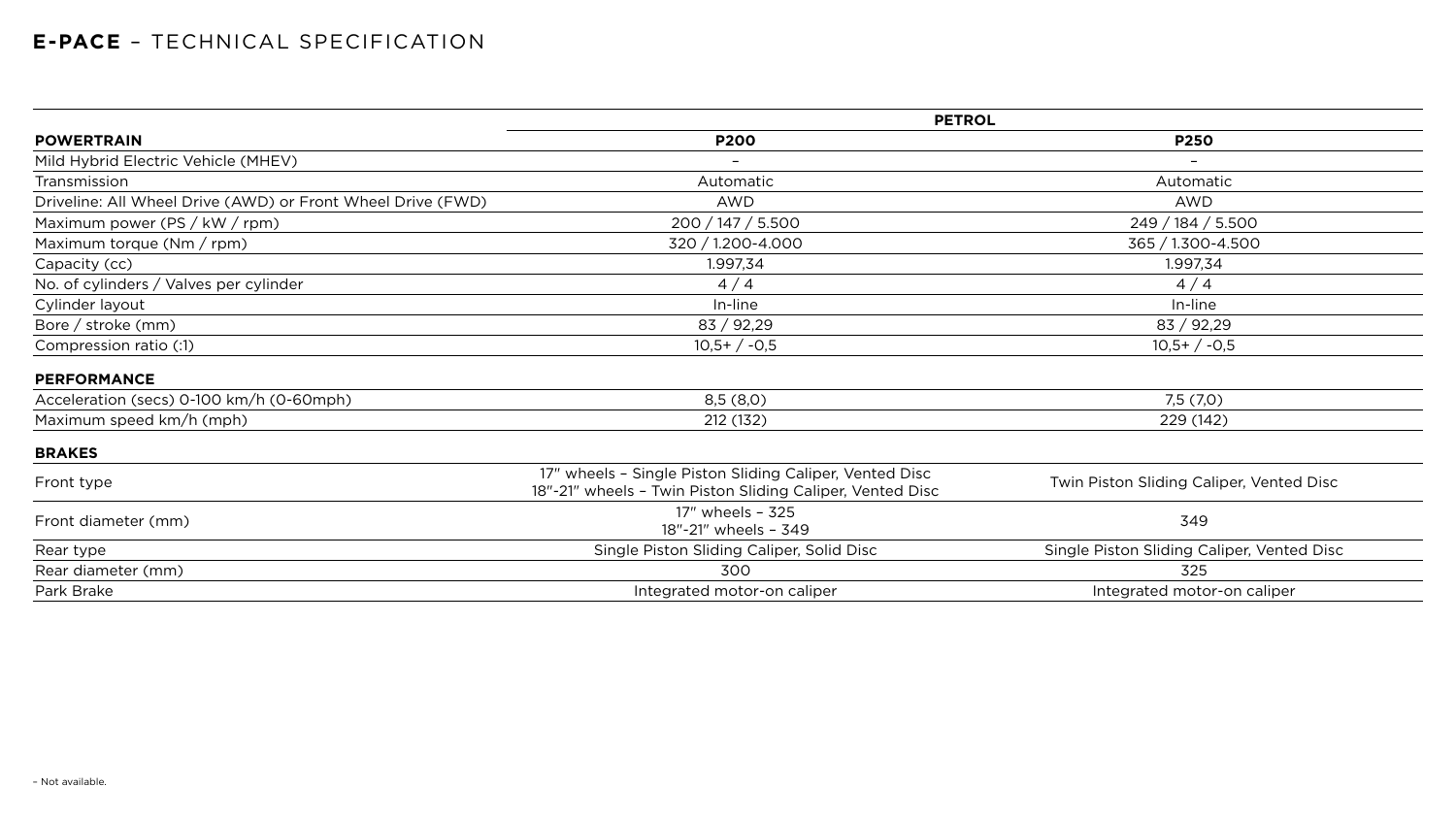|                                          |             | <b>PETROL</b> |
|------------------------------------------|-------------|---------------|
| WEIGHTS (kg)*                            | <b>P200</b> | <b>P250</b>   |
| Unladen weight (EU)**                    | 1.815       | 1.857         |
| Unladen weight (DIN) <sup>+</sup>        | 1.740       | 1.782         |
| Gross Vehicle Weight (GVW)               | 2.430       | 2.430         |
| <b>TOWING (kg)</b>                       |             |               |
| Unbraked trailer                         | 750         | 750           |
| Maximum towing                           | 1.800       | 1.800         |
| Maximum coupling point (nose weight)     | 100         | 100           |
| Maximum vehicle and trailer combination  | 4.230       | 4.230         |
| <b>ROOF CARRYING (kg)</b>                |             |               |
| Maximum roof load (including cross bars) | 75          | 75            |

| I<br>٦<br>I<br>٧ |  |
|------------------|--|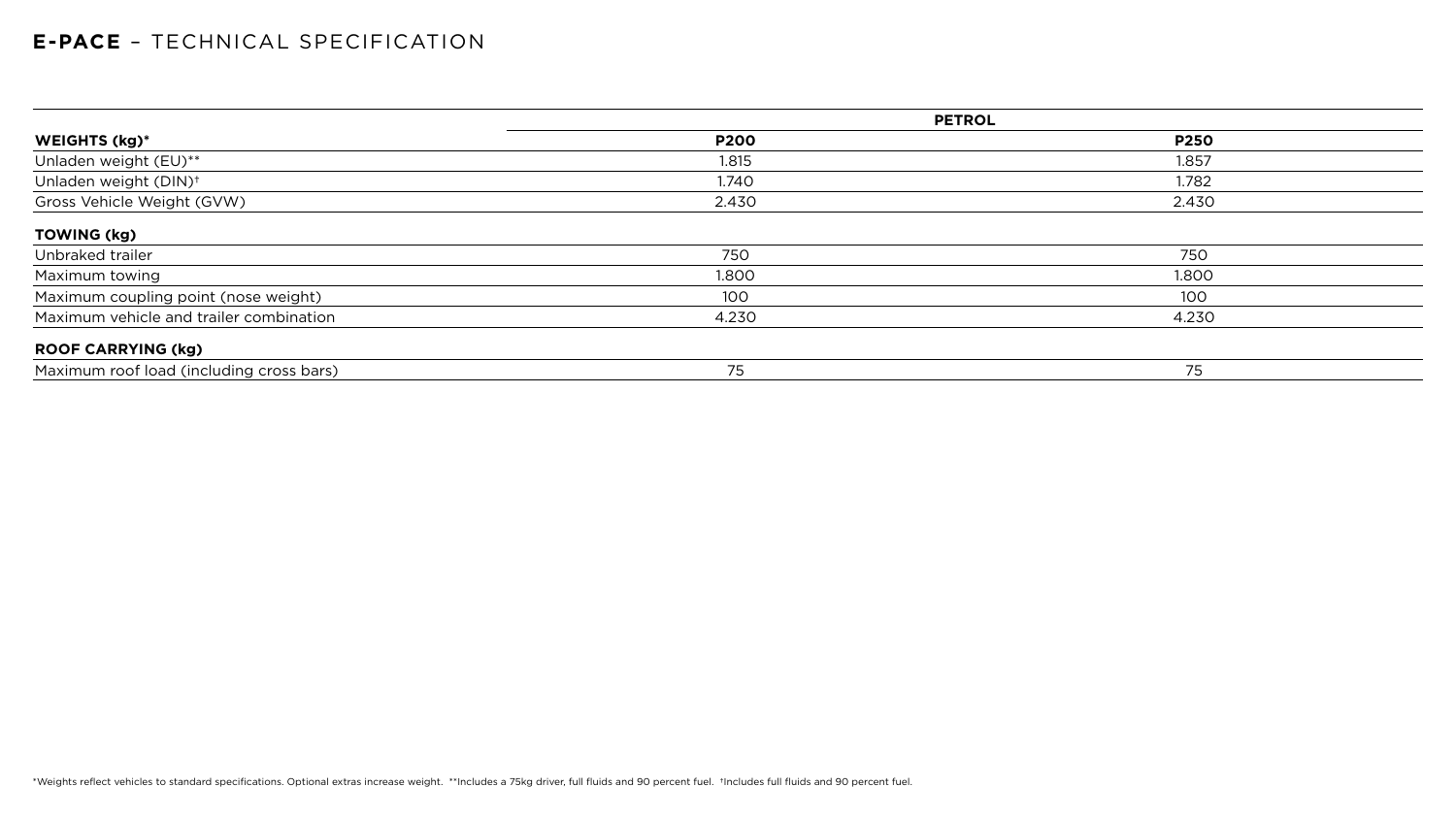|                                     |          |                 | <b>PETROL</b>   |            |  |  |
|-------------------------------------|----------|-----------------|-----------------|------------|--|--|
| <b>FUEL ECONOMY</b>                 |          |                 | <b>P200 [1]</b> | P250 [1]   |  |  |
| Fuel tank capacity - useable litres |          |                 | 67              | 67         |  |  |
| Gasoline Particulate Filter (GPF)   |          |                 |                 |            |  |  |
| Driveline                           |          |                 | <b>AWD</b>      | <b>AWD</b> |  |  |
| Consumption                         | Combined | $1/100km$ (mpg) | 8,0(35,3)       | 8,0(35,3)  |  |  |
| $CO2$ Emissions                     | Combined | (g/km)          | 186             | 186        |  |  |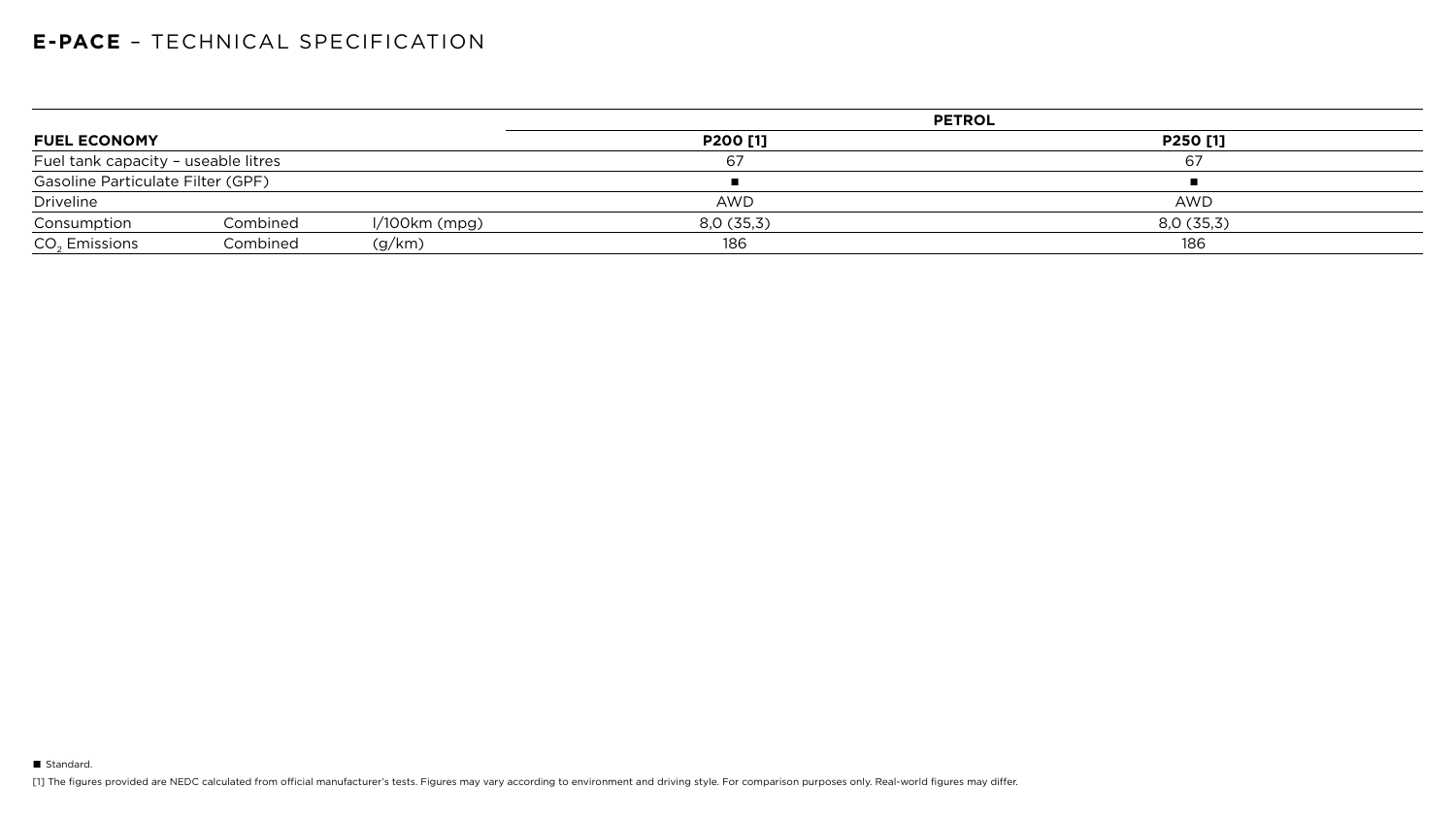|                                          | <b>PETROL MHEV</b>                         | <b>PETROL PHEV</b><br><b>P300e</b>         |  |
|------------------------------------------|--------------------------------------------|--------------------------------------------|--|
| <b>POWERTRAIN</b>                        | <b>P300</b>                                |                                            |  |
| Mild Hybrid Electric Vehicle (MHEV)      |                                            |                                            |  |
| Transmission                             | Automatic                                  | Automatic                                  |  |
| Driveline: All Wheel Drive (AWD)         | <b>AWD</b>                                 | <b>AWD</b>                                 |  |
| Maximum power (PS / kW / rpm)            | 300 / 221 / 5.500                          | 309 / 227 / 5.500*                         |  |
| Maximum torque (Nm / rpm)                | 400 / 1.500-4.500                          | 540 / 1.600-4.500*                         |  |
| Capacity (cc)                            | 1.997,34                                   | 1.498                                      |  |
| No. of cylinders / Valves per cylinder   | 4/4                                        | 3/4                                        |  |
| Cylinder layout                          | In-line                                    | In-line                                    |  |
| Bore / stroke (mm)                       | 83 / 92,29                                 | 83 / 92,29                                 |  |
| Compression ratio (:1)                   | $10,5+/-0,5$                               | $10,5+/-0,5$                               |  |
| <b>PERFORMANCE</b>                       |                                            |                                            |  |
| Acceleration (secs) 0-100 km/h (0-60mph) | 6,9(6,6)                                   | 6,5(6,1)                                   |  |
| Maximum speed km/h (mph)                 | 241 (150)                                  | 216 (134)                                  |  |
| <b>ELECTRIC MOTOR DATA</b>               |                                            |                                            |  |
| Maximum power (PS/kW)                    | $\qquad \qquad -$                          | 109/80                                     |  |
| Maximum torque (Nm)                      |                                            | 260                                        |  |
| <b>BRAKES</b>                            |                                            |                                            |  |
| Front type                               | Twin Piston Sliding Caliper, Vented Disc   | Twin Piston Sliding Caliper, Vented Disc   |  |
| Front diameter (mm)                      | 349                                        | 349                                        |  |
| Rear type                                | Single Piston Sliding Caliper, Vented Disc | Single Piston Sliding Caliper, Vented Disc |  |
| Rear diameter (mm)                       | 325                                        | 325                                        |  |
| Park Brake                               | iEPB, motor on caliper                     | iEPB, motor on caliper                     |  |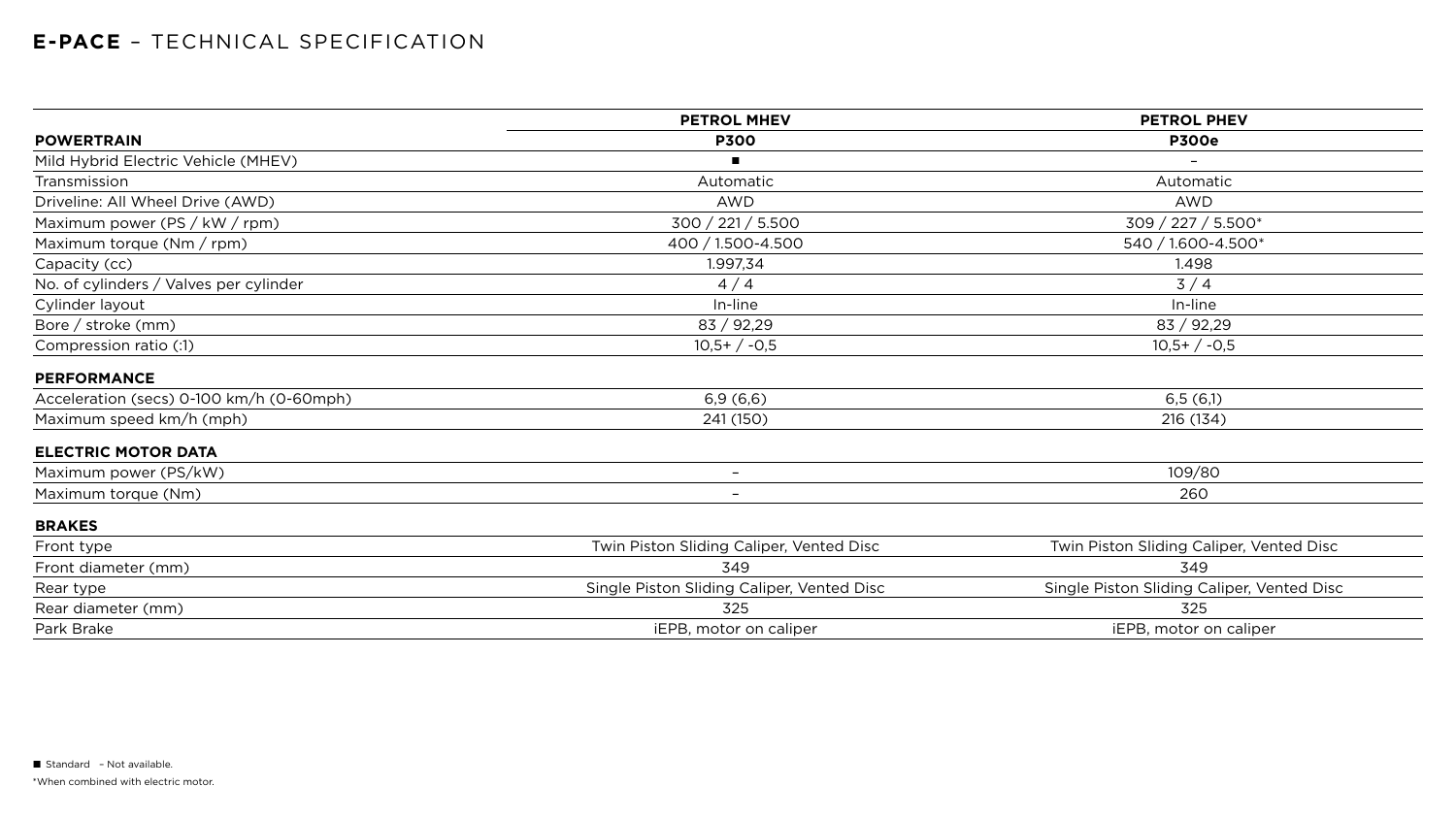– Not available.

\*Weights reflect vehicles to standard specifications. Optional extras increase weight. \*\*Includes a 75kg driver, full fluids and 90 percent fuel. +Includes full fluids and 90 percent fuel.

|                                          | <b>PETROL MHEV</b>       | <b>PETROL PHEV</b><br><b>P300e</b> |  |
|------------------------------------------|--------------------------|------------------------------------|--|
| <b>BATTERY AND CHARGING TIMES</b>        | <b>P300</b>              |                                    |  |
| Home Charger/Wall box 7kW                |                          | 1,4h to 80%, 2,2h to 100%          |  |
| DC Charger 50kW                          | $\qquad \qquad$          | 30 mins to 80% (max rate 32kW)     |  |
| Domestic Plug 2,3kW                      |                          | 5h to 80%, 6,7h to 100%            |  |
| Battery capacity (Usable) kWh            |                          | 11,6                               |  |
| Charging cable length (m)                | $\overline{\phantom{0}}$ | $5\overline{)}$                    |  |
| <b>WEIGHTS (kg)*</b>                     |                          |                                    |  |
| Unladen weight (EU)**                    | 1.952                    | 2.173                              |  |
| Unladen weight (DIN) <sup>+</sup>        | 1.877                    | 2.098                              |  |
| Gross Vehicle Weight (GVW)               | 2.450                    | 2.670                              |  |
| <b>TOWING (kg)</b>                       |                          |                                    |  |
| Unbraked trailer                         | 750                      | 750                                |  |
| Maximum towing                           | 1.800                    | $1.600$ (EU) $/ 1.500$ (ROW)       |  |
| Maximum coupling point (nose weight)     | 100                      | 100                                |  |
| Maximum vehicle and trailer combination  | 4.250                    | 4.270 (EU) / 4.170 (ROW)           |  |
| <b>ROOF CARRYING (kg)</b>                |                          |                                    |  |
| Maximum roof load (including cross bars) | 75                       | 75                                 |  |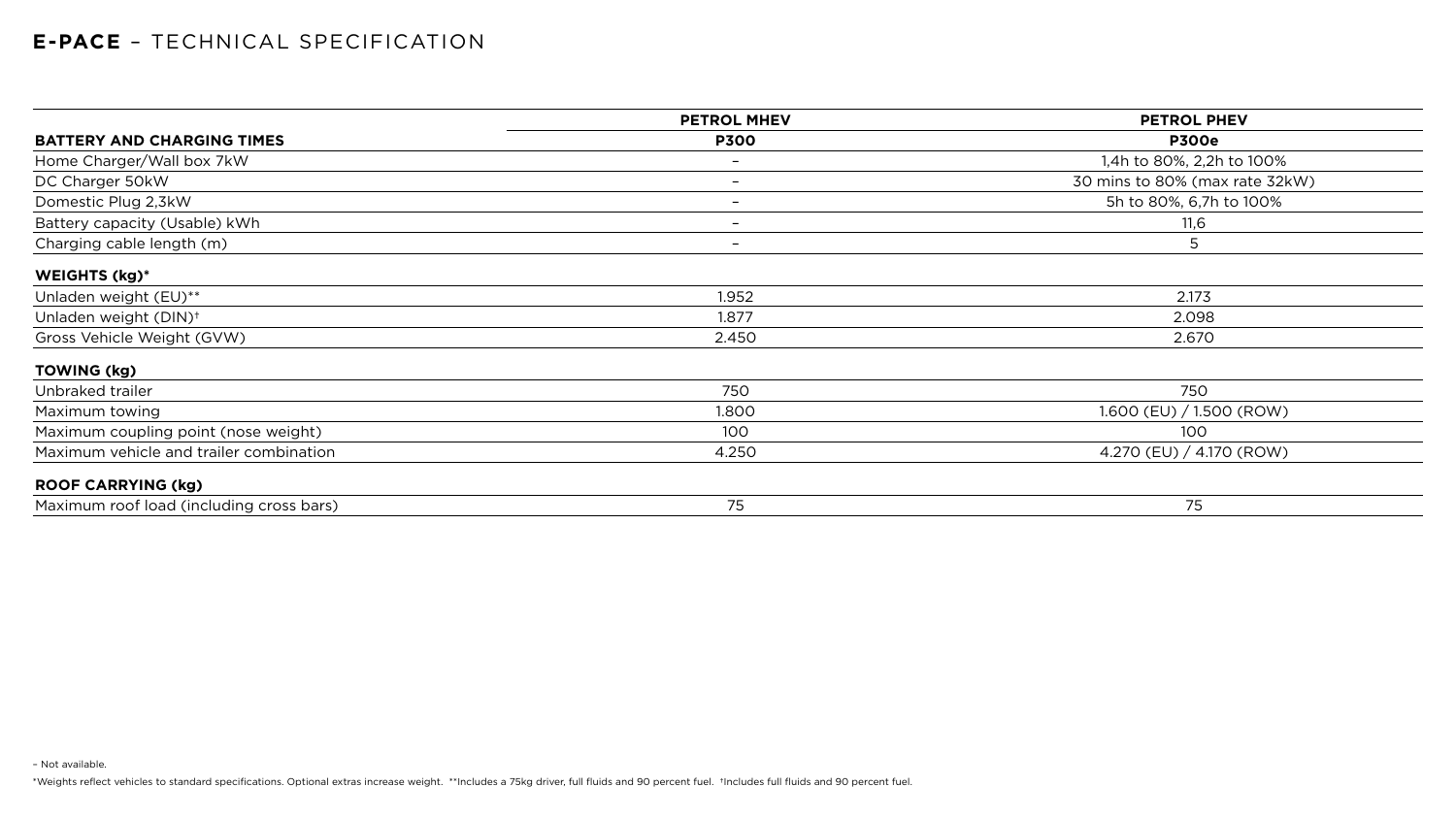| <b>FUEL ECONOMY</b>                           |                 |                                |                             | <b>PETROL PHEV</b>                                                                      |                          |  |
|-----------------------------------------------|-----------------|--------------------------------|-----------------------------|-----------------------------------------------------------------------------------------|--------------------------|--|
|                                               |                 |                                | <b>P300</b>                 |                                                                                         | <b>P300e</b>             |  |
| Fuel tank capacity - useable litres           |                 |                                |                             |                                                                                         | 57,6                     |  |
| Gasoline Particulate Filter (GPF)             |                 |                                | $\blacksquare$              |                                                                                         | п.                       |  |
| EV Range Class A Combined (NEDC2*) km (miles) |                 |                                | $\qquad \qquad -$           |                                                                                         | <b>TBC</b>               |  |
| EV Range TEH Combined (WLTP**) km (miles)     |                 |                                | $\qquad \qquad -$           |                                                                                         | 59 (37)                  |  |
| <b>NEDC EQUIVALENT (NEDC2)*</b>               |                 |                                | <b>Class B</b>              | <b>Class A</b>                                                                          | <b>Class B</b>           |  |
|                                               |                 | <b>AWD</b>                     | <b>AWD</b>                  | <b>AWD</b>                                                                              | <b>AWD</b>               |  |
| Urban                                         |                 |                                |                             | $\overline{\phantom{a}}$                                                                | $\overline{\phantom{m}}$ |  |
| Extra Urban                                   | $1/100km$ (mpg) | 6,6(42,8)                      | 6,7(42,2)                   | $\overline{\phantom{m}}$                                                                | $\overline{\phantom{m}}$ |  |
| Combined                                      | $1/100km$ (mpg) | $7,7$ (36,7)                   | 7,9(35,8)                   | <b>TBC</b>                                                                              | <b>TBC</b>               |  |
| Urban                                         | (g/km)          | 217                            | 226                         | $ \,$                                                                                   | $\overline{\phantom{m}}$ |  |
| Extra Urban                                   | (g/km)          | <b>150</b>                     | 153                         | $\overline{\phantom{m}}$                                                                |                          |  |
| Combined                                      | (g/km)          | 175                            | 179                         | <b>TBC</b>                                                                              | <b>TBC</b>               |  |
|                                               |                 |                                |                             |                                                                                         |                          |  |
| Low                                           |                 |                                |                             | $\overline{\phantom{a}}$                                                                |                          |  |
| Medium                                        | $1/100km$ (mpg) |                                |                             | $\overline{\phantom{a}}$                                                                |                          |  |
| <b>High</b>                                   | $1/100km$ (mpg) | 7,6-8,3 (37,2-34,0)            |                             | $-$                                                                                     |                          |  |
| Extra High                                    | $1/100km$ (mpg) | $9,1-9,9$ (31,0-28,5)          |                             | $\overline{\phantom{m}}$                                                                |                          |  |
| Combined                                      | $1/100km$ (mpg) | $9,0-9,7$ (31,4-29,1)          |                             | 1,4-1,6 (201,8-176,6)                                                                   |                          |  |
| Low                                           | (g/km)          | 273-279                        |                             | $\overline{\phantom{m}}$                                                                |                          |  |
| Medium                                        | (g/km)          | 205-219                        |                             | $\overline{\phantom{a}}$                                                                |                          |  |
| <b>High</b>                                   | (g/km)          | 172-187                        |                             | $ \,$                                                                                   |                          |  |
| Extra High                                    | (g/km)          | 204-223                        |                             |                                                                                         |                          |  |
| Combined                                      | (g/km)          | 204-218                        |                             | 32-36                                                                                   |                          |  |
|                                               |                 | l/100km (mpg)<br>l/100km (mpg) | <b>Class A</b><br>9,5(29,7) | <b>PETROL MHEV</b><br>67<br>9,9(28,5)<br>12,1-12,4 (23,3-22,8)<br>$9,1-9,7$ (31,0-29,1) |                          |  |

#### ■ Standard - Not available.

Class A (17"-20" wheels and 19" wheels with Summer tyres). Class B (19" wheels with All-Season tyres and 21" wheels).

\*The figures provided are NEDC2 calculated from official manufacturer's WLTP tests in accordance with EU legislation with a fully charged battery. For comparison purposes only. Real-world figures may differ. CO<sub>2</sub>, fuel ec according to factors such as driving styles, environmental conditions, load, wheel fitment and accessories fitted. NEDC2 are figures calculated using a Government formula from WLTP figures equivalent to what they would hav treatment can then be applied. \*\*The figures provided are as a result of official manufacturer's tests in accordance with EU legislation with a fully charged battery. For comparison purposes only. Real-world figures may di figures may vary according to factors such as driving styles, environmental conditions, load, wheel fitment, accessories fitted, actual route and battery condition. Range figures are based upon production vehicle over a st